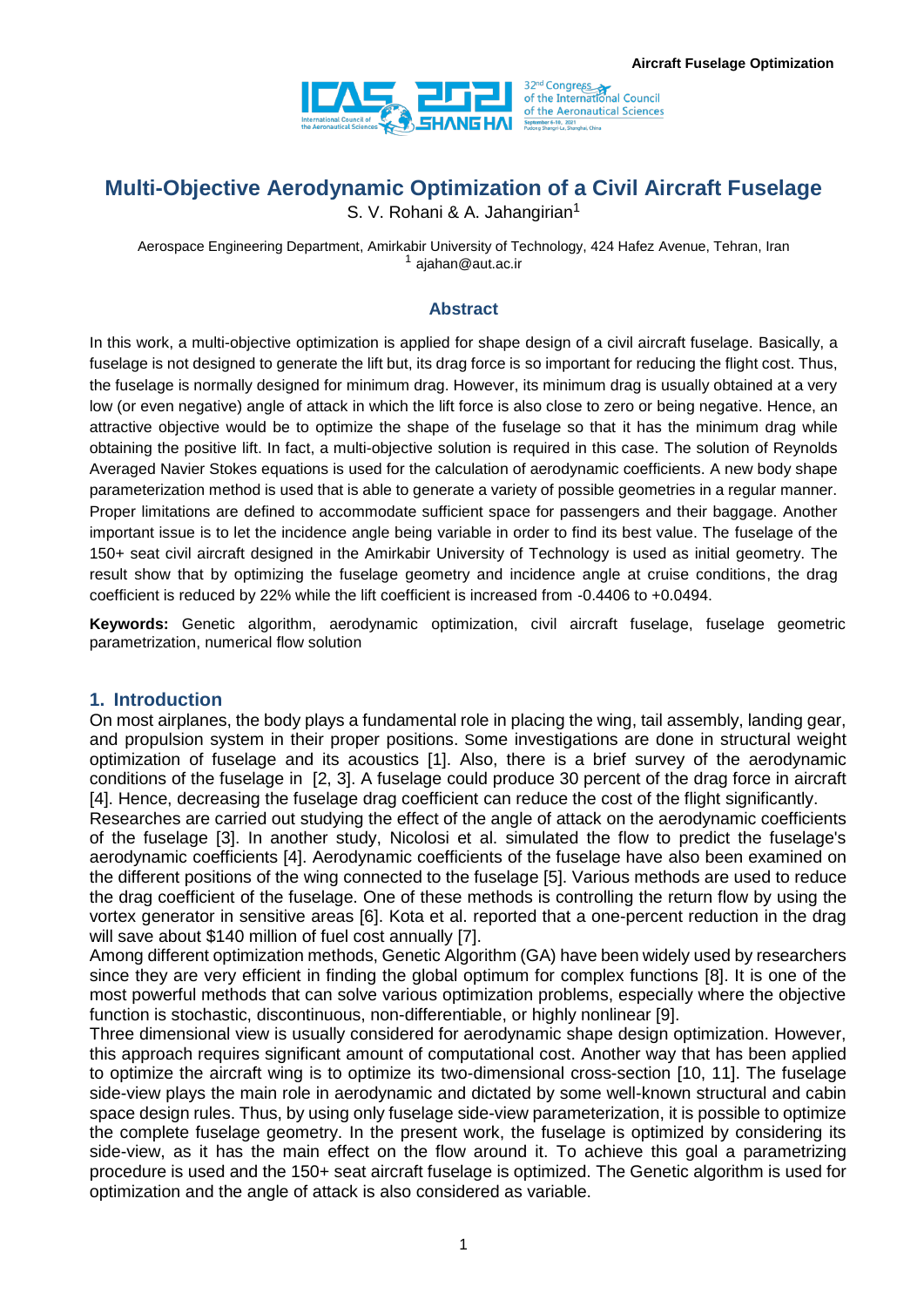#### **2. Design Optimization by Genetic Algorithm**

Genetic algorithms are a class of stochastic optimization algorithms inspired by biological evolution [12]. For many optimum design problems, it is desirable to achieve, if possible, the simultaneous optimization of multiple objectives [13]. These objectives, however, are usually conflicting, preventing simultaneous optimization of each objective [14]. Therefore, instead of searching for a single optimal solution, a multi-objective genetic algorithm is necessary to find a set of optimal solutions (generally known as Pareto-optimal solutions). In this study, the MOGA algorithm is used to find the Paretooptimal solutions to the fuselage optimization problem [14].

#### **3. Parameterization of the fuselage**

Considering minimum parameters is one of the main features of the fuselage parametrization. The geometry of the fuselage should generate with quality and continuity. Three different curves were used to parameterize the nose. Use one curve to create the tip of the nose, and by changing the position of the circle center and the radius, this part of the nose can change. Two different curves, which are also a branch of a large circle, have been used to model the lower and upper parts of the fuselage nose. For parameterization of the middle section, two parallel horizontal lines of variable lengths have been considered. There two parallel lines have a fixed distance, and the distance between them has been determined according to the minimum height required for passengers and the load section. Also, two different curves and two lines create the tail section. A straight line with a variable length extends the bottom of the fuselage tail, which makes an angle with the horizon. This angle is one of the significant parameters for the fuselage structure. Similarly, the lower and upper parts of the fuselage tail are modeled with two curves. Figure 1 shows the parameterization of the fuselage.



Figure 1 – View of the fuselage.

The values of the original side view of the initial fuselage are as follows in Table 1.

| Table 1 – Parameters used for fuselage shape optimization in GA.                       |  |  |  |  |          |          |          |       |  |
|----------------------------------------------------------------------------------------|--|--|--|--|----------|----------|----------|-------|--|
| parameters $\mid$ $R_{n1}$   $R_{n2}$   $R_{n3}$   $L_{m1}$                            |  |  |  |  | $L_{m2}$ | $R_{c1}$ | $R_{c2}$ | $L_c$ |  |
| Amounts   0.55m   12.5m   9m   21.7m   21.113m   100m   21m   6.678m   18 <sup>0</sup> |  |  |  |  |          |          |          |       |  |

Table 1 – Parameters used for fuselage shape optimization in GA.

For the optimization process, it is necessary to determine the bound of each proposed parameter. The range for each parameter is presented in Table 2.

| parameters                         | $R_{n1}$   $R_{n2}$   $R_{n3}$ |  | $L_{m1}$ | $L_{m2}$                                                                                                                      | $R_{c1}$ | $R_{c2}$ |  |  |
|------------------------------------|--------------------------------|--|----------|-------------------------------------------------------------------------------------------------------------------------------|----------|----------|--|--|
| <b>Bottom</b><br><b>Boundaries</b> |                                |  |          | $\mid$ 0.3m $\mid$ 10m $\mid$ 6m $\mid$ 19.53m $\mid$ 18.22m $\mid$ 80m $\mid$ 12m $\mid$ 6.01m $\mid$ 15 $^{\rm o}$ $\mid$ 0 |          |          |  |  |
| Top<br>Boundaries                  |                                |  |          | $0.8m$   15m   12m   23.78m   24m   120m   30m   7.34m   21 <sup>0</sup>   3                                                  |          |          |  |  |

## **4. The optimization process**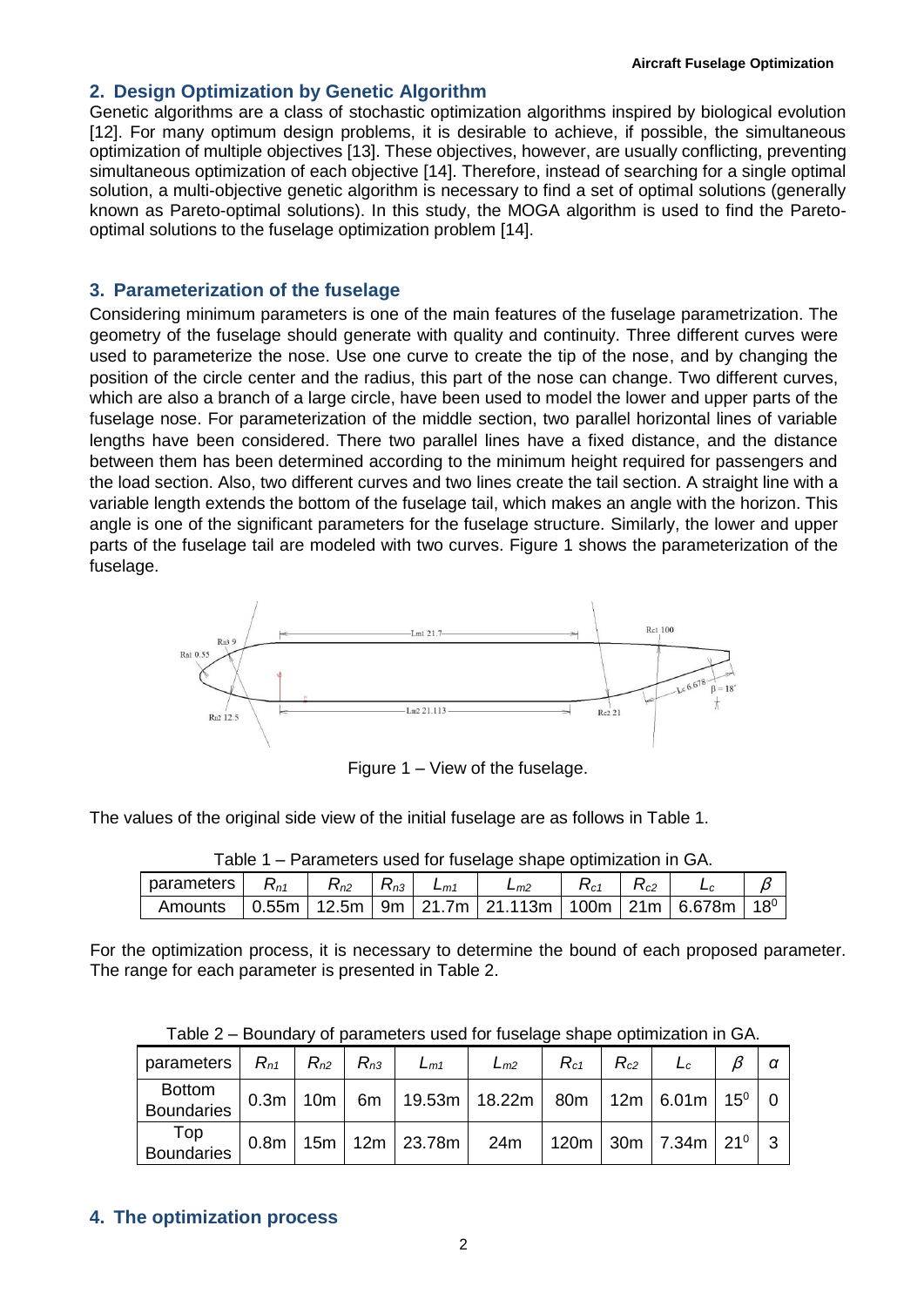**oge** This section presents the optimization process of the fuselage by using the Genetic Algorithm(GA). An optimization process is done by coupling different softwares such as ANSYS direct optimization, Design Modeler, ANSYS Meshing, and ANSYS Fluent, as shown in Figure 2.



Figure 2 – Information flow in the Optimization process.

All individuals of GA have been represented by parameters, which generate the fuselage shape through the Design Modeler. In the next step, a suitable mesh is generated around the fuselage shape by the grid generation software, which creates a 2D mesh as an input to the CFD solver. The flow solver should calculate the flow field for given flow conditions and report the lift coefficient Cl and the drag coefficient Cd, which are used to calculate the objective values for a given fuselage shape. Finally, the objective values for all shapes in a generation are considered to create a next generation of the fuselage, and the process is repeated to obtain the Pareto front following the GA procedure. From the Pareto front, the optimal solution is selected. The fuselage shape that corresponds to the optimal objective value is the final shape of the optimized fuselage.

#### 4.1 Implementation of MOGA

The ANSYS Direct Optimization software is used for implementation of the MOGA. We choose 50 individuals (fuselages) for each generation. The crossover and mutation rates are set to 0.98, and 0.01 respectively. Two objective functions considered for this multi-objective optimization. The first objective is to minimize Cd, and the second objective is to maximize Cl. The fuselage shape that corresponds to the optimal objective values is the final shape of the optimized fuselage.

#### 4.2 Shape Generation

The ANSYS Design Modeler software was used to generate fuselage shapes. First of all, the necesary parameters are introduced as inputs to this software to create new geometry. Based on the parameterization method described in section 3, the new geometry of the fuselage is generated in this part.

#### 4.3 Mesh Generation

ANSYS Meshing is considered to generate unstructured mesh around the 2D fuselage. The shape generated in the Design Modeler is loaded into ANSYS Meshing to create a mesh around the fuselage. For generated cells, determining a suitable element's size on the fuselage and the first layer thickness in the boundary layer cells is crucial. To improve the quality and density of the mesh around the fuselage, the growth rate of cells is 1.1.

The length of the 2D fuselage model is equal to its actual length (38.5 m), and the size of the element on the fuselage can control the mesh quality. The height of the first layer element in any mesh is fixed for considering a  $y+$  value of less than 40. The thickness of the first layer is 0.0003 m in the boundary layer, and 15 cells have been created in the boundary layer. Mesh independency is examined by establishing different meshes as reported in the following table.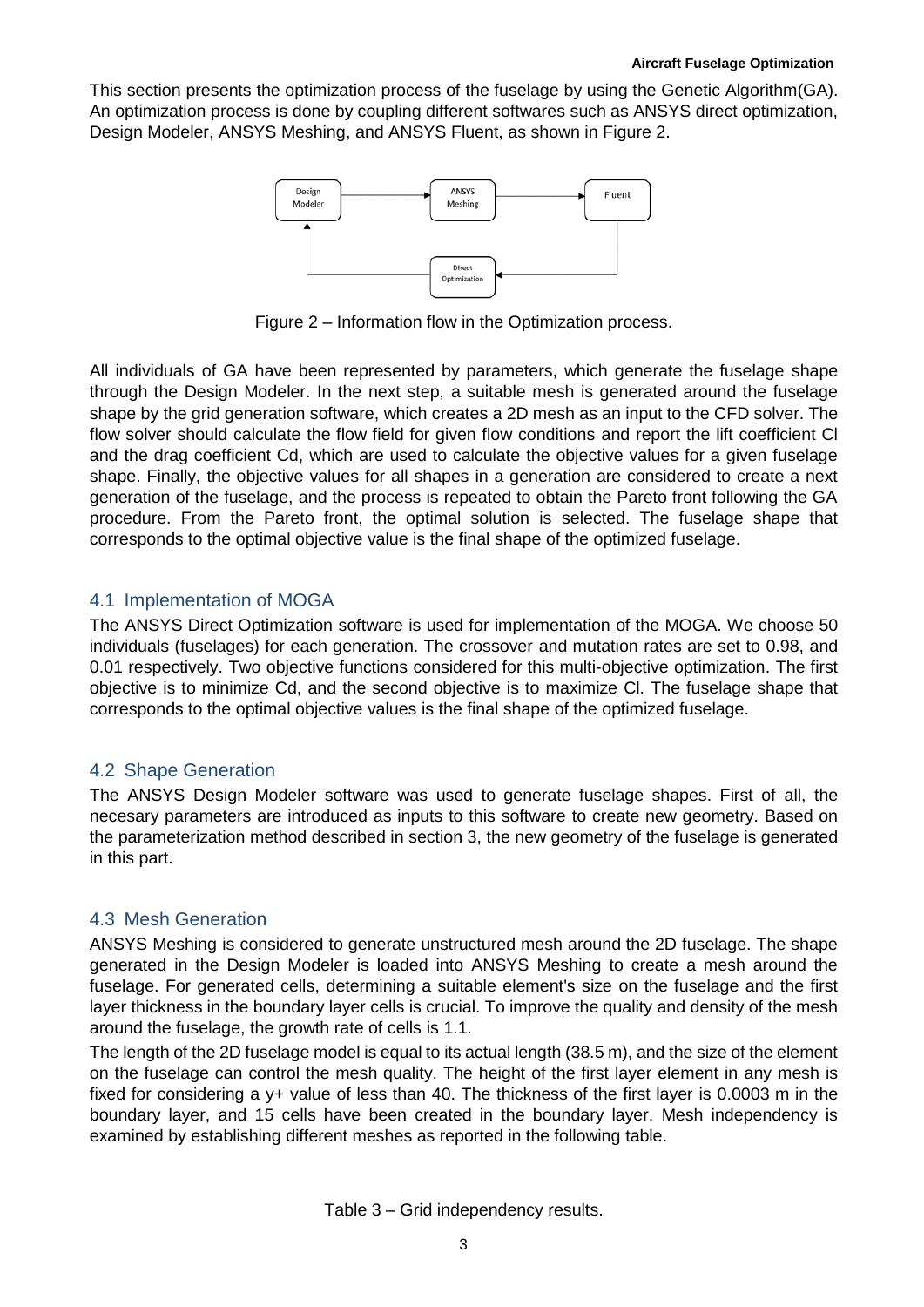| Mesh   | Number of cells      | Lift coefficient | Drag coefficient |
|--------|----------------------|------------------|------------------|
| coarse | $7.5 \times 10^3$    | $-0.4171$        | 0.0325           |
| medium | $1.8 \times 10^{4}$  | $-0.4406$        | 0.0308           |
| fine   | $2.43 \times 10^{4}$ | $-0.4395$        | 0.0307           |

Results show that the variation in lift coefficient and drag coefficient on the medium and fine meshes are small. Therefore, the medium mesh was selected for calculating the objective functions, which can provide computational efficiency with acceptable accuracy. Figure 5 shows the medium mesh around the original fuselage.



Figure 3 – The medium mesh around the original fuselage.

## 4.4 Flow Field Computations

The flow around the fuselage is computed by solving the compressible RANS equations with the kε turbulence model. The equations are solved by the finite-volume method. The convection terms and diffusion terms are discretized with the second-order upwind schemes. Also, the density-based scheme is used assuming the air as ideal-gas. The boundary conditions for simulation were based on the aircraft's flight altitude. Mach number is 0.75 (257.4 m/s), Re= 278 million, the temperature is 224 K, and Far-field pressure is 26500 Pa. The convergence criterion for any 2D simulation is the reduction of residuals from 1 to 5×10-4.

## **5. Results and Discussion**

## 5.1 Validation

RAE2822 airfoil which is a transonic airfoil, has been considered for validation. Its experimental data are available for comparison with calculated results [15]. The flow conditions and boundary conditions for validation have been based on the experimental data. Mach number is 0.73, Reynolds number 6.5 $\times$ 106, angles of attack 2.80 degree, temperature 300 K, and far-field pressure 10<sup>5</sup> Pa.

As shown in Figure 6, comparing the results shows that there is a fair distribution of pressure from numerical results with experimental data.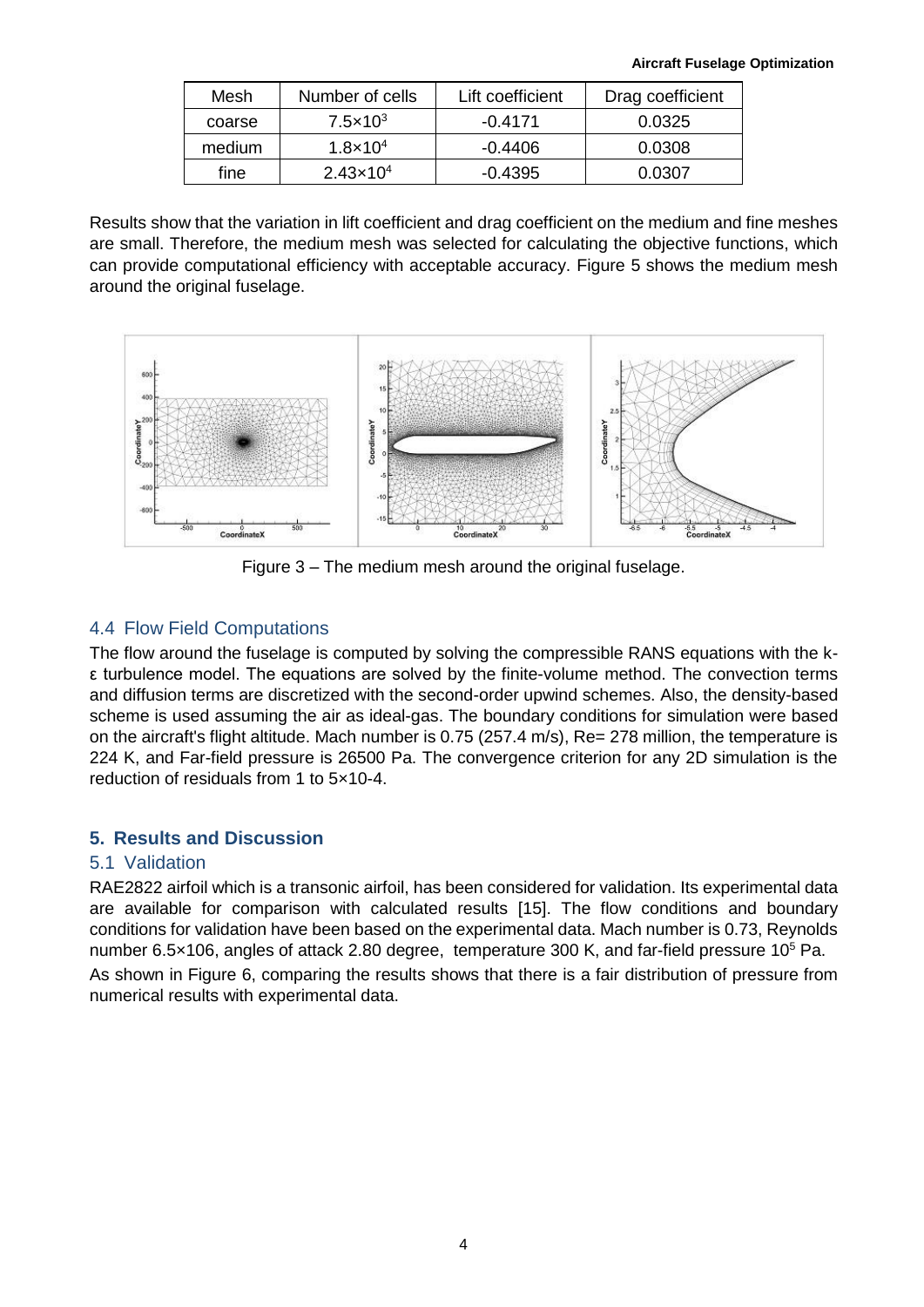

Figure 4 – Surface pressure coefficients for the RAE2822 airfoil.

#### 5.2 Optimization Results

There are results of optimizing the fuselage shape with a variable angle of attack (AOA). The results show different candidate shapes, which are presented in Figure 5.



Figure 5 – Lift and drag coefficients of MOGA optimization candidates with variable AOA.

The candidate point with the third lower drag coefficient was selected as the optimum result since it has a relatively higher lift coefficient in comparison with the two other shapes with lower drag coefficient. As shown in this figure, the candidate chosen has 1.53-degree AOA. Table 4 shows the comparison of results between the original and the optimum fuselages. The results show that the optimum body has 22.4% less drag coefficient and 111% more lift coefficient than the original geometry. The optimum angle of attack is 1.53 degree.The pressure contours around the original and the optimum geometry are demonstrated in Figure 6.

|                                  |                |           |        | $\overline{\phantom{a}}$ |
|----------------------------------|----------------|-----------|--------|--------------------------|
|                                  | C <sub>d</sub> |           | Cl/Cd  |                          |
| Original fuselage                | 0.0307         | $-0.4406$ | -14.33 |                          |
| Multi objective optimum fuselage | 0.0238         | 0.0494    | 2.07   | 1.53                     |
| Percentage improvement           | 22.4 %         | 111 $%$   | 114%   |                          |

Table 4 – Comparison of the results for the original and multi-objective optimum fuselage.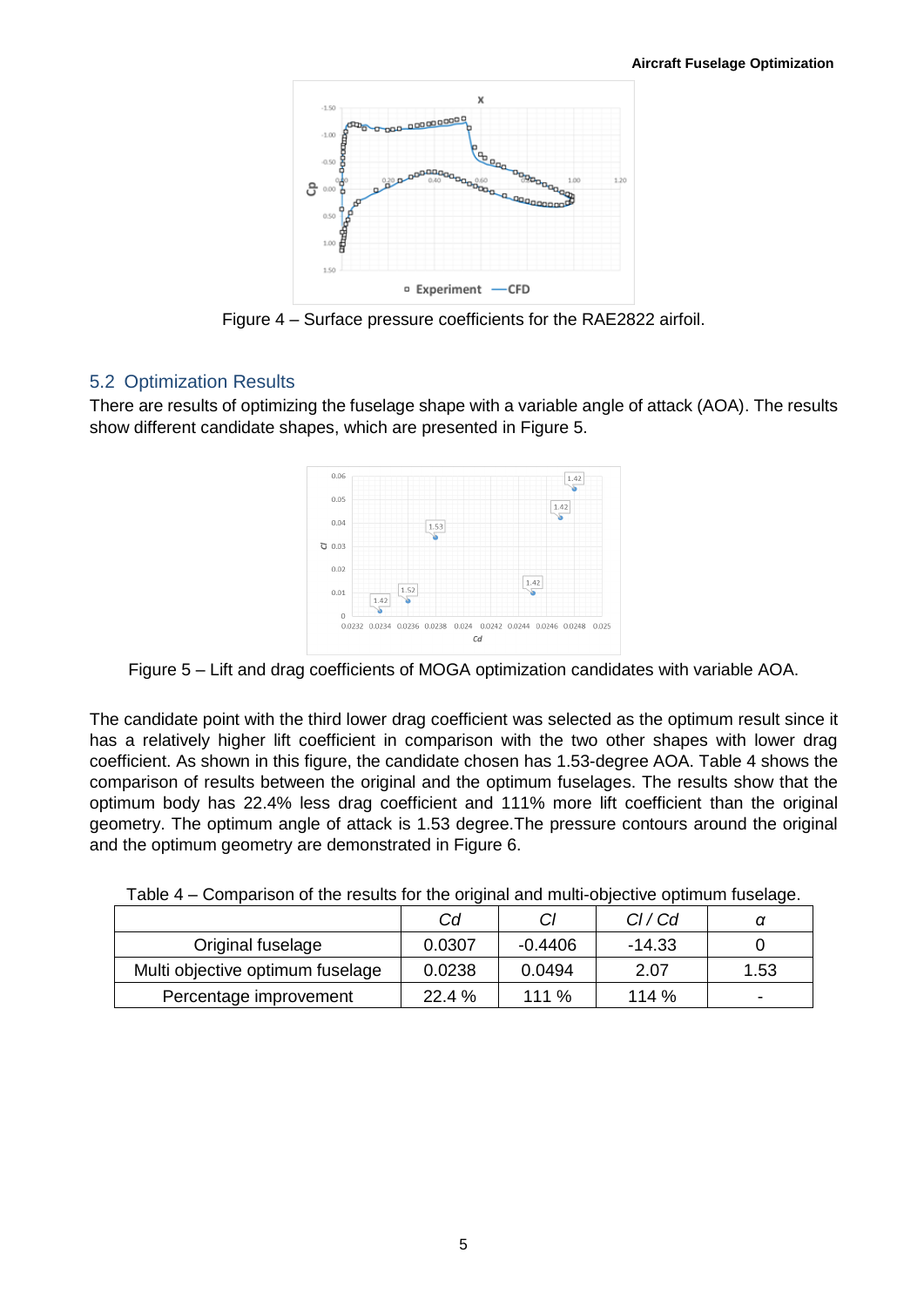

#### **6. Conclusions**

Multi-objective shape optimization of the civil aircraft fuselage is carried out. The optimization process performed to reduce the drag coefficient and increase the lift coefficient significantly. Based on the results, the drag coefficient was decreased by 22.4 percent, and the lift coefficient was increased by 111 percent in comparison with the original shape. The lift-to-drag ratio improved by 114 percent. The results show that the optimization method was efficient and could optimize the fuselage and save the computational cost significantly.

#### **Copyright Statement**

The authors confirm that they, and/or their company or organization, hold copyright on all of the original material included in this paper. The authors also confirm that they have obtained permission, from the copyright holder of any third party material included in this paper, to publish it as part of their paper. The authors confirm that they give permission, or have obtained permission from the copyright holder of this paper, for the publication and distribution of this paper as part of the ICAS proceedings or as individual off-prints from the proceedings.

#### **References**

- [1] van Tooren, M. and L. Krakers. *Multi-disciplinary design of aircraft fuselage structures*. in *45th AIAA Aerospace Sciences Meeting and Exhibit*. 2007.
- [2] FIRMS, I.C., *International Journal of Research in Advent Technology.* International Journal, 2014. **2**(1).
- [3] Welstead, J., B. Reitz, and G. Crouse. *Modeling Fuselage Aerodynamic Effects in Aircraft Design Optimization*. in *50th AIAA Aerospace Sciences Meeting including the New Horizons Forum and Aerospace Exposition*. 2012.
- [4] Nicolosi, F., et al., *Fuselage aerodynamic prediction methods.* Aerospace Science and Technology, 2016. **55**: p. 332-343.
- [5] Della Vecchia, P. and F. Nicolosi, *Aerodynamic quidelines in the design and optimization of new regional turboprop aircraft.* Aerospace Science and Technology, 2014. **38**: p. 88-104.
- [6] Mattos, B., R. Papa, and L.C. Santos. *Considerations about forward fuselage aerodynamic design of a transport aircraft*. in *42nd AIAA Aerospace Sciences Meeting and Exhibit*. 2004.
- [7] Kota, S., et al. *Mission adaptive compliant wing–design, fabrication and flight test*. in *RTO Applied Vehicle Technology Panel (AVT) Symposium*. 2009.
- [8] Holland, J.H., *Adaptation in natural and artificial systems: an introductory analysis with applications to biology, control, and artificial intelligence*. 1992: MIT press.
- [9] Gen, M. and R. Cheng, *Genetic algorithms and engineering optimization*. Vol. 7. 1999: John Wiley & Sons.
- [10] Shahrokhi, A., A. Jahangirian, and N. Fouladi. *Navier–Stokes optimization using genetic algorithm and a flexible parametric airfoil method*. in *ERCOFTAC Conference on Design Optimization: Methods and Application, University of Las Palmas de Gran Canaria, Spain*. 2006.